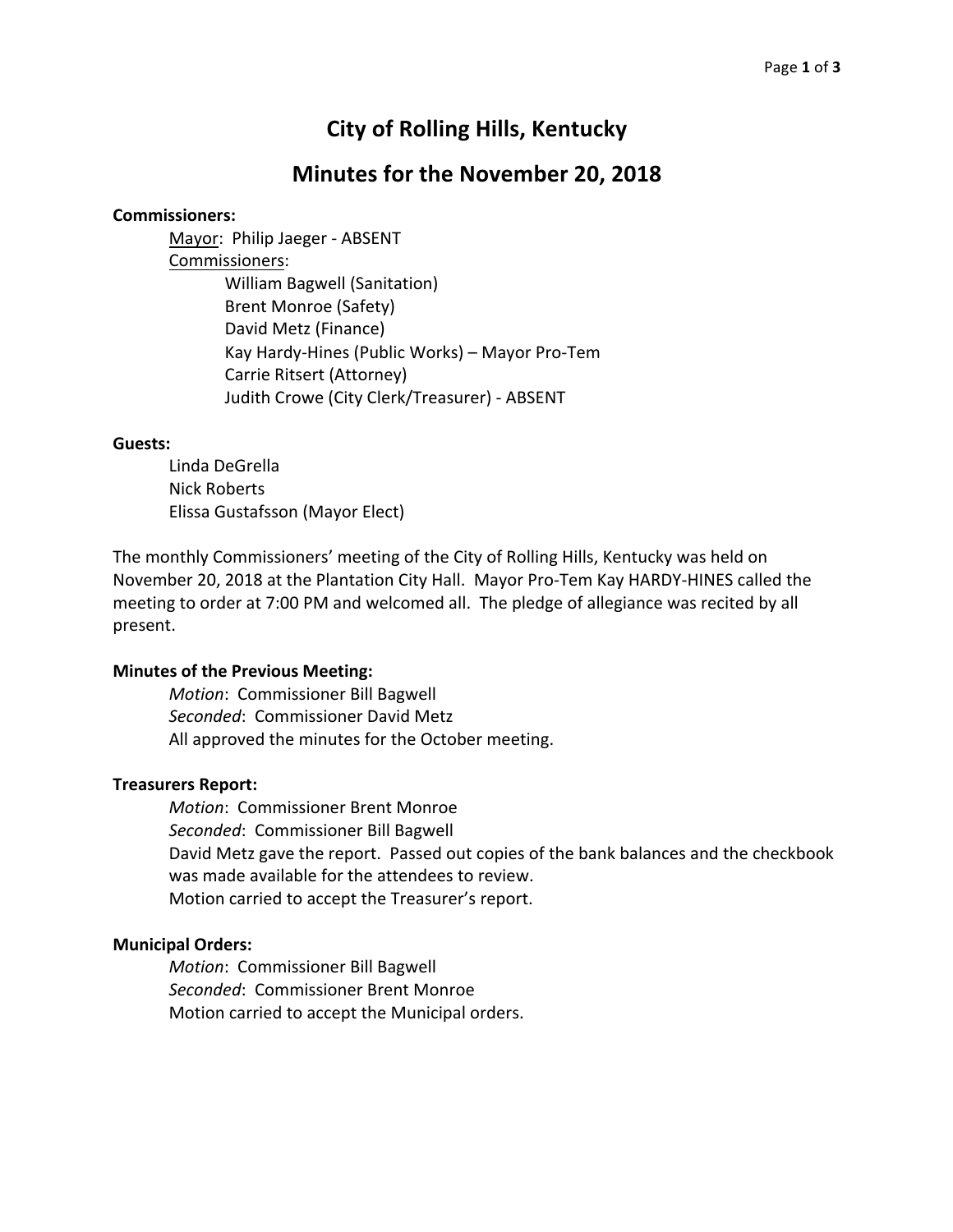# **Public Forum:**

Elissa Gustafsson stated that there is a street sign for Walhampton Court, but there is not a street sign for Walhampton Drive, at the intersection of Langdon Drive. It was decided that the installation company, Eagle Signs, would be contacted to inquire about the issue.

Nick Roberts stated that there are a few pot holes near where the large pine tree was cut down near the Habersham Drive/Aylesbury Drive intersection.

# **Attorney:**

Carrie Risert gave her report. She stated that the grant application and the ordinance reviews should be conducted during these colder/slower months. The swearing-in of the mayor and commissioner positions should occur at the Tuesday, December 18, 2018 regular meeting. One additional commissioner position needs to be filled, preferably by January 2019 at the latest.

# **Safety:**

Commissioner Brent Monroe gave his report and passed out the correspondence to explain what is happening in the city.

# **Sanitation:**

Commissioner William Bagwell gave his report. There was a recycling and yard waste miss, both occurring at the same location.

### **Public Works:**

Commissioner Kay Hardy-Hines gave her report (see below).

----------Beginning----------

November 2018 Public Works Report

City of Rolling Hills, Kentucky

November 15 road the city to check for lights out. One light out on Tangley Lane. Called in to LG& E. Met with Alph Kaufman Concrete to discuss bollards in the back of Rolling Hills Plaza. They will give met types and costs to do the area in the back of the Dollar Tree and possibly the middle plaza entrance on Aylesbury. Will have these at the December meeting.

Smitty from AI's Lawn Service sent the 2019 Lawn Contract. I replied to him and told him that it would have to be put out for bids. He called me back and indicated that their company did not feel that the City of Rolling Hills liked the work that AI's Lawn had done so did not want to be in the bidding.

Lawn bids are usually done at the end of the year or start of the following year for them to start March l't of 2019. Lawn Pro our present company for snow and ice has done an excellent job in the past and am getting a cost from them for to be presented at the December meeting.